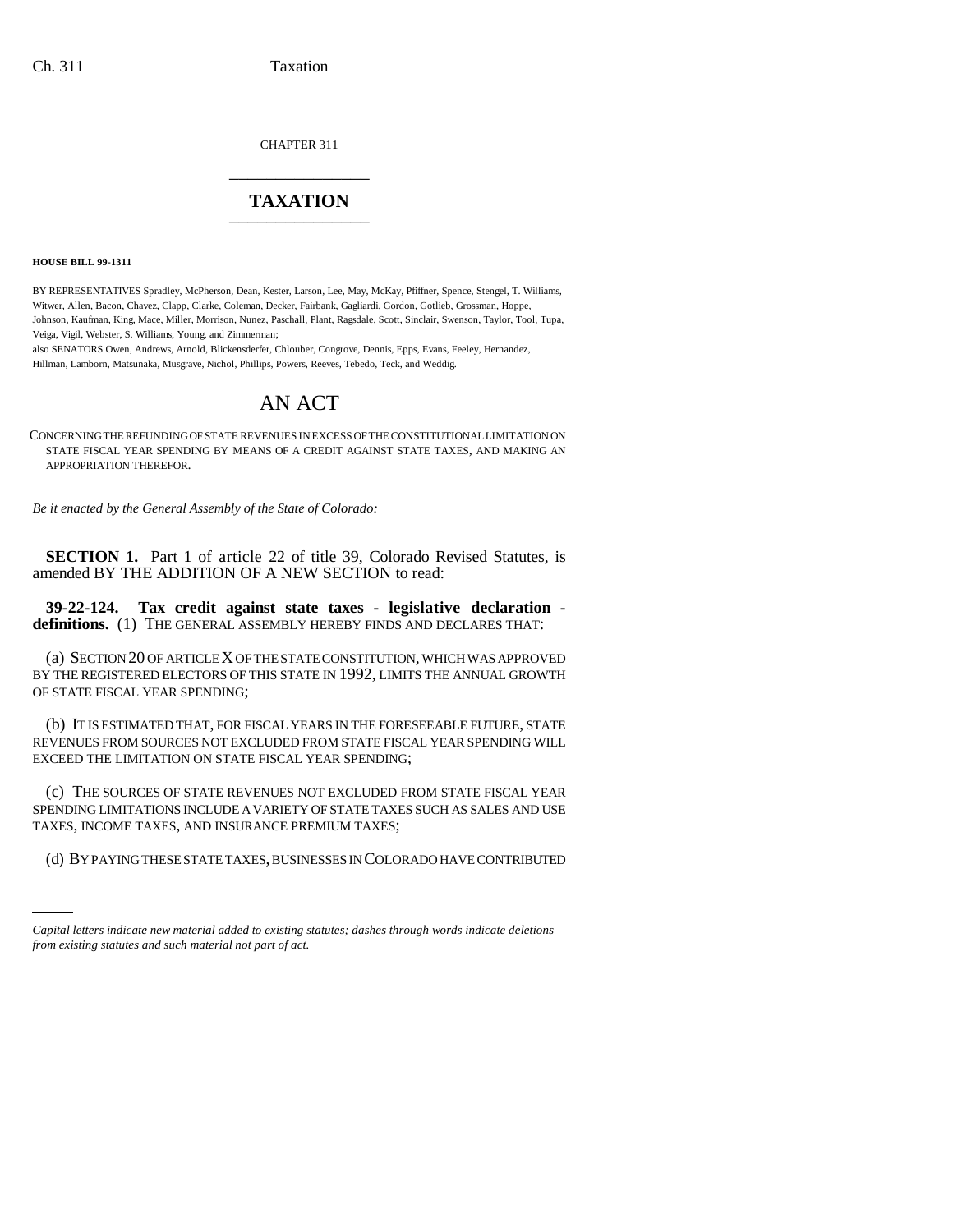#### TO STATE EXCESS REVENUES;

(e) WHEN REVENUES NOT EXCLUDED FROM STATE FISCAL YEAR SPENDING EXCEED THE STATE FISCAL YEAR SPENDING LIMITATION FOR ANY GIVEN FISCAL YEAR, SECTION 20 (7) (d) OF ARTICLE X OF THE STATE CONSTITUTION REQUIRES THAT THE EXCESS REVENUES BE REFUNDED IN THE NEXT FISCAL YEAR UNLESS VOTERS APPROVE A REVENUE CHANGE ALLOWING THE STATE TO KEEP THE REVENUES;

(f) IN ADDITION, SECTION 20(1) OF ARTICLE X OF THE STATE CONSTITUTION STATES THAT REFUNDS NEED NOT BE PROPORTIONAL WHEN PRIOR PAYMENTS ARE IMPRACTICAL TO IDENTIFY OR RETURN AND AUTHORIZES THE USE OF ANY REASONABLE METHOD FOR REFUNDING EXCESS REVENUES;

(g) IF VOTERS STATEWIDE EITHER DO NOT AUTHORIZE THE STATE TO RETAIN AND SPEND ALL OF THE EXCESS REVENUES FOR THAT FISCAL YEAR OR DO NOT AUTHORIZE THE STATE TO RETAIN AND SPEND ONLY A PORTION OF THE EXCESS REVENUES FOR THAT FISCAL YEAR, THE STATE IS REQUIRED TO REFUND THE REVENUES IN EXCESS OF THE STATE FISCAL YEAR SPENDING LIMITATION FOR THAT FISCAL YEAR THAT VOTERS HAVE NOT AUTHORIZED THE STATE TO RETAIN AND SPEND;

(h) IT IS WITHIN THE LEGISLATIVE PREROGATIVE OF THE GENERAL ASSEMBLY TO ENACT LEGISLATION TO IMPLEMENT A MECHANISM TO REFUND A PORTION OF THE STATE EXCESS REVENUES FOR FISCAL YEARS IN WHICH THE STATE FISCAL YEAR SPENDING WILL EXCEED THE LIMITATION ON STATE FISCAL YEAR SPENDING IN COMPLIANCE WITH SECTION 20 OF ARTICLE X OF THE STATE CONSTITUTION;

(i) IT IS A REASONABLE AND NECESSARY EXERCISE OF THE LEGISLATIVE PREROGATIVE TO DETERMINE THAT, DUE TO THE IMPOSSIBILITY OF IDENTIFYING OR RETURNING PRIOR PAYMENTS, IT IS NOT FEASIBLE TO MAKE PROPORTIONAL REFUNDS OF STATE EXCESS REVENUES;

(j) IT IS ALSO A REASONABLE AND NECESSARY EXERCISE OF THE LEGISLATIVE PREROGATIVE TO DETERMINE WHAT CONSTITUTES A REASONABLE METHOD OF REFUNDING STATE EXCESS REVENUES AFTER CONSIDERATION OF THE BEST INFORMATION AVAILABLE AT THE TIME REGARDING THE AMOUNT AND SOURCE OF EXCESS REVENUES TO BE REFUNDED AND THE QUALIFICATIONS FOR AND NUMBER OF ELIGIBLE RECIPIENTS;

(k) USING A FORMULA BASED ON THE AMOUNT OF PERSONAL PROPERTY TAXES PAID BY A BUSINESS ENTITY AS A BASIS FOR CALCULATING THE AMOUNT OF THE REFUND OF STATE EXCESS REVENUES THAT SUCH BUSINESS IS ENTITLED TO UNDER SECTION 20 OF ARTICLE X OF THE STATE CONSTITUTION IS A CONVENIENT, EXPEDIENT, AND REASONABLE METHOD OF REFUNDING A PORTION OF THE STATE EXCESS REVENUES;

(l) THE PERCENTAGE AND DOLLAR AMOUNTS USED TO CALCULATE THE AMOUNT OF THE REFUND OF STATE EXCESS REVENUES FOR QUALIFIED TAXPAYERS UNDER THIS SECTION MAY BE ADJUSTED BY THE GENERAL ASSEMBLY FOR FUTURE STATE FISCAL YEARS TO ENSURE THAT THE REFUNDS RETURNED TO BUSINESSES IN COLORADO ARE EQUITABLE AND FAIR.

(2) AS USED IN THIS SECTION: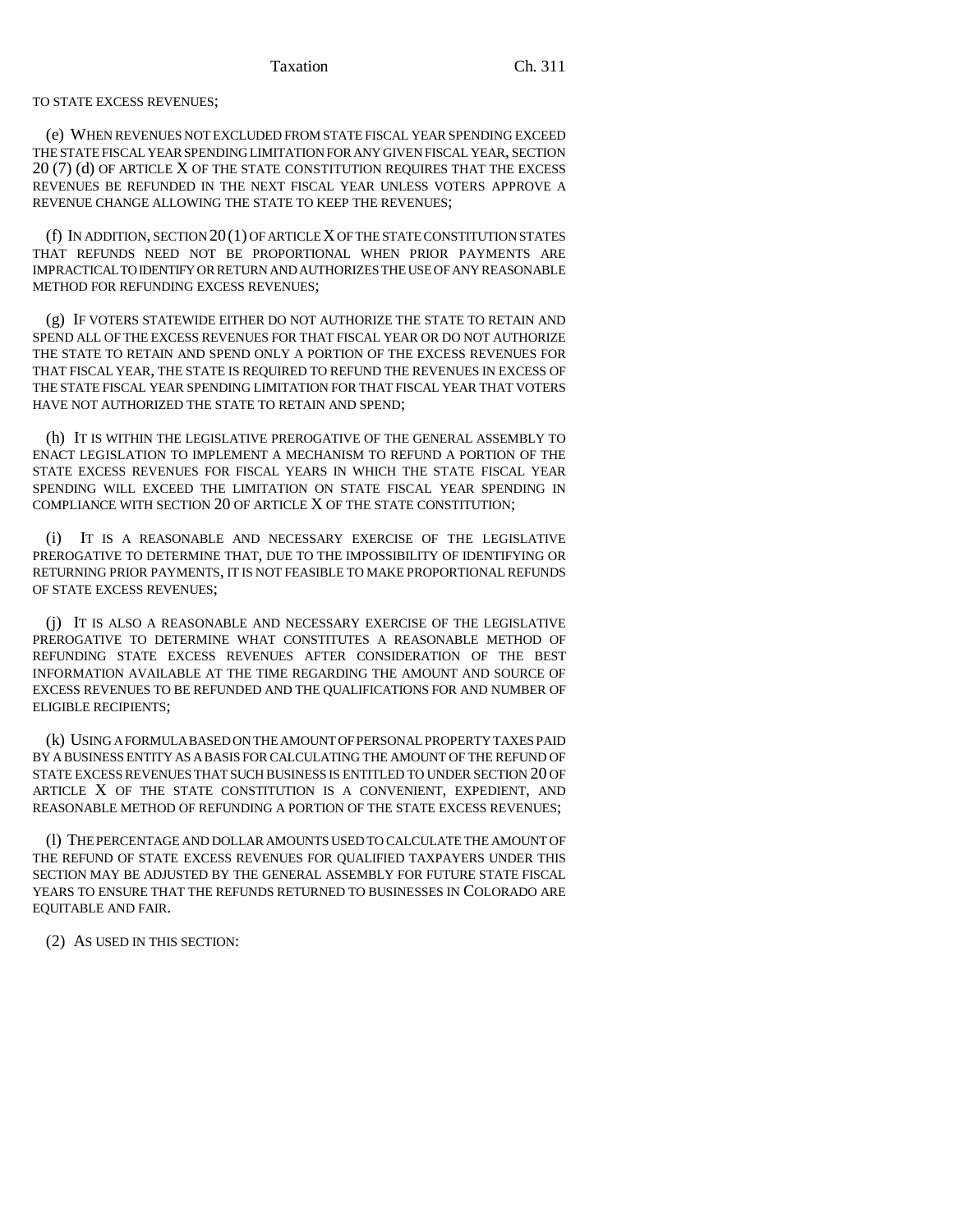#### Ch. 311 Taxation

(a) "PERSONAL PROPERTY TAX" MEANS THE AD VALOREM TAXES IMPOSED ON PERSONAL PROPERTY PURSUANT TO SECTION 3 OF ARTICLE X OF THE STATE CONSTITUTION BUT DOES NOT INCLUDE ANY GRADUATED ANNUAL SPECIFIC OWNERSHIP TAX IMPOSED PURSUANT TO SECTION 6 OF ARTICLE X OF THE STATE CONSTITUTION.

(b) "QUALIFIED TAXPAYER" MEANS A NATURAL PERSON, A C CORPORATION, AS DEFINED IN SECTION 39-22-103 (2.5), A PARTNERSHIP, AS DEFINED IN SECTION 39-22-103 (5.6), A LIMITED LIABILITY COMPANY THAT IS NOT A C CORPORATION, OR AN S CORPORATION, AS DEFINED IN SECTION 39-22-103 (10.5), THAT:

(I) IS DOMICILED OR DOES BUSINESS IN THIS STATE FOR THE ENTIRE STATE FISCAL YEAR FOR WHICH A CREDIT AGAINST STATE TAXES IS ALLOWED PURSUANT TO THIS SECTION;

(II) OWNS PERSONAL PROPERTY IN THE STATE THAT IS NOT OTHERWISE EXEMPT FROM THE LEVY AND COLLECTION OF PERSONAL PROPERTY TAX: AND

(III) PAID PERSONAL PROPERTY TAX ON SUCH PROPERTY DURING THE STATE FISCAL YEAR FOR WHICH A CREDIT AGAINST STATE TAXES IS ALLOWED PURSUANT TO THIS SECTION.

(3) SUBJECT TO THE PROVISIONS OF SUBSECTION (8) OF THIS SECTION, FOR STATE FISCAL YEARS COMMENCING ON OR AFTER JULY 1, 1998, IF, BASED UPON THE FINANCIAL REPORT PREPARED IN ACCORDANCE WITH SECTION 24-77-106.5, C.R.S., THE CONTROLLER CERTIFIES THAT THE AMOUNT OF STATE REVENUES FOR SAID FISCAL YEAR EXCEEDED THE LIMITATION ON STATE FISCAL YEAR SPENDING IMPOSED BY SECTION 20 (7) (a) OF ARTICLE X OF THE STATE CONSTITUTION FOR SAID FISCAL YEAR AND THE VOTERS STATEWIDE EITHER HAVE NOT AUTHORIZED THE STATE TO RETAIN AND SPEND ALL OF THE EXCESS STATE REVENUES FOR THAT STATE FISCAL YEAR OR HAVE AUTHORIZED THE STATE TO RETAIN AND SPEND ONLY A PORTION OF THE EXCESS REVENUES FOR THAT FISCAL YEAR, THEN THERE SHALL BE ALLOWED TO EACH QUALIFIED TAXPAYER A CREDIT AGAINST STATE TAXES IN AN AMOUNT SPECIFIED IN SUBSECTION (4) OF THIS SECTION.

(4) (a) THE AMOUNT OF THE CREDIT AGAINST STATE TAXES ALLOWED UNDER THIS SECTION FOR EACH QUALIFIED TAXPAYER SHALL BE AN AMOUNT EQUAL TO THE LESSER OF FIVE HUNDRED DOLLARS OR THE AGGREGATE AMOUNT OF PERSONAL PROPERTY TAX PAID BY THE QUALIFIED TAXPAYER TO ALL TAXING JURISDICTIONS IN THE STATE FISCAL YEAR IMMEDIATELY PRECEDING THE STATE FISCAL YEAR IN WHICH THE CREDIT IS CLAIMED.

(b) IN ADDITION TO THE AMOUNT ALLOWED PURSUANT TO PARAGRAPH (a) OF THIS SUBSECTION (4), EACH QUALIFIED TAXPAYER THAT PAID MORE THAN FIVE HUNDRED DOLLARS IN PERSONAL PROPERTY TAX IN THE STATE FISCAL YEAR IMMEDIATELY PRECEDING THE STATE FISCAL YEAR IN WHICH THE CREDIT IS CLAIMED MAY CLAIM AN ADDITIONAL CREDIT AGAINST STATE TAX IN AN AMOUNT EQUAL TO THIRTEEN AND THIRTY-SEVEN ONE-HUNDREDTHS OF ONE PERCENT OF THE AGGREGATE AMOUNT OF PERSONAL PROPERTY TAX PAID BY THE QUALIFIED TAXPAYER TO ALL TAXING JURISDICTIONS THAT EXCEEDS FIVE HUNDRED DOLLARS IN THE IMMEDIATELY PRECEDING STATE FISCAL YEAR.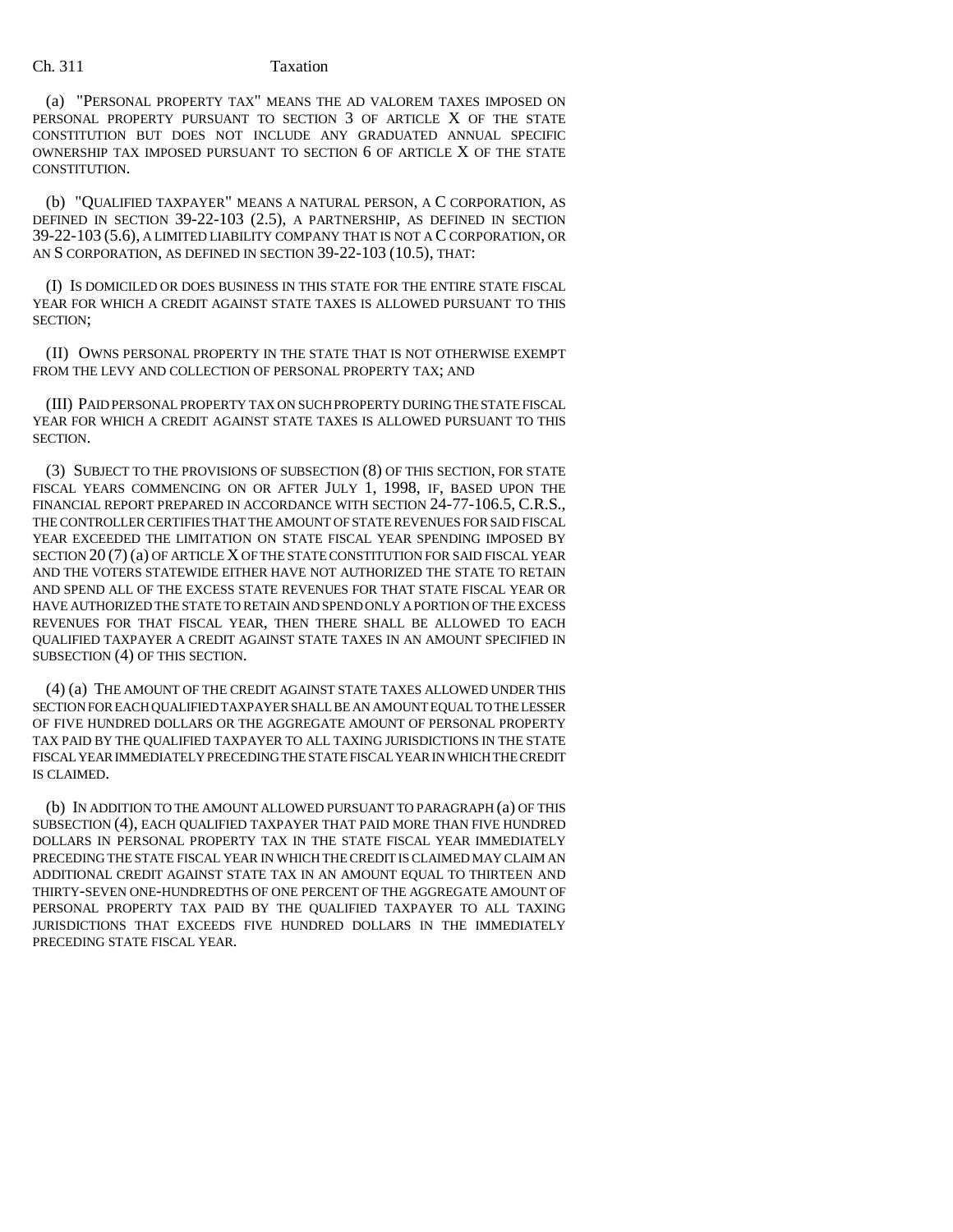#### Taxation Ch. 311

(5) (a) EXCEPT AS OTHERWISE PROVIDED IN PARAGRAPH (b) OF THIS SUBSECTION (5), THE CREDIT AGAINST STATE TAXES ALLOWED PURSUANT TO THIS SECTION SHALL BE CLAIMED BY A QUALIFIED TAXPAYER BY TIMELY FILING A FORM PRESCRIBED BY THE DEPARTMENT OF REVENUE AND PROOF OF PAYMENT OF AGGREGATE PERSONAL PROPERTY TAXES PAID BY THE QUALIFIED TAXPAYER TO ALL TAXING JURISDICTIONS IN THE IMMEDIATELY PRECEDING STATE FISCAL YEAR WITH THE DEPARTMENT OF REVENUE NO LATER THAN JANUARY 31 OF THE STATE FISCAL YEAR IN WHICH A CREDIT AGAINST STATE TAXES IS ALLOWED. IN NO EVENT SHALL THE CREDIT AGAINST STATE TAXES CLAIMED BY A QUALIFIED TAXPAYER IN A GIVEN STATE FISCAL YEAR BE ALLOWED IF SAID FORM AND PROOF OF PAYMENT IS FILED AFTER JANUARY 31 OF THE STATE FISCAL YEAR FOR WHICH A CREDIT AGAINST STATE TAXES IS ALLOWED.

(b) IF THE REVENUE ESTIMATE PREPARED BY THE STAFF OF THE LEGISLATIVE COUNCIL IN JUNE, 1999, INDICATES THAT THE AMOUNT OF STATE REVENUES WILL EXCEED THE LIMITATION ON STATE FISCAL YEAR SPENDING IMPOSED BY SECTION 20 (7) (a) OF ARTICLE X OF THE STATE CONSTITUTION FOR THE FISCAL YEAR COMMENCING ON JULY 1, 1998, THEN THE CREDIT AGAINST STATE TAXES THAT MAY BE ALLOWED IN THE STATE FISCAL YEAR COMMENCING ON JULY 1, 1999, SHALL BE CLAIMED BY A QUALIFIED TAXPAYER BY TIMELY FILING A FORM PRESCRIBED BY THE DEPARTMENT OF REVENUE AND PROOF OF PAYMENT OF AGGREGATE PERSONAL PROPERTY TAXES PAID BY THE QUALIFIED TAXPAYER TO ALL TAXING JURISDICTIONS IN THE STATE FISCAL YEAR COMMENCING ON JULY 1, 1998, WITH THE DEPARTMENT OF REVENUE NO LATER THAN AUGUST 31,1999. IF THE CREDIT AGAINST STATE TAXES IS ALLOWED IN THE STATE FISCAL YEAR COMMENCING ON JULY 1, 1999, IN ACCORDANCE WITH SUBSECTION (8) OF THIS SECTION, IN NO EVENT SHALL THE CREDIT AGAINST STATE TAXES CLAIMED BY A QUALIFIED TAXPAYER BE ALLOWED IF SAID FORM AND PROOF OF PAYMENT IS FILED AFTER AUGUST 31, 1999.

(6) THE DEPARTMENT OF REVENUE SHALL REFUND THE CREDIT AGAINST STATE TAX ALLOWED UNDER THIS SECTION TO EACH QUALIFIED TAXPAYER USING MONEYS IN THE RESERVE ESTABLISHED PURSUANT TO SECTION 39-22-622.

(7) IN ADDITION TO ANY OTHER PENALTIES ALLOWED BY LAW, ANY PERSON WHO CLAIMS BUT IS NOT ELIGIBLE TO CLAIM THE CREDIT ALLOWED PURSUANT TO THIS SECTION SHALL BE SUBJECT TO THE CRIMINAL PENALTIES IMPOSED PURSUANT TO SECTION 39-21-118, AS APPLICABLE.

(8) (a) IF, BASED ON THE FINANCIAL REPORT PREPARED BY THE CONTROLLER IN ACCORDANCE WITH SECTION 24-77-106.5,C.R.S., THE CONTROLLER CERTIFIES THAT THE AMOUNT OF STATE REVENUES FOR THE STATE FISCAL YEAR COMMENCING ON JULY 1, 1998, EXCEEDS THE LIMITATION ON STATE FISCAL YEAR SPENDING IMPOSED BY SECTION 20 (7)(a) OF ARTICLE X OF THE STATE CONSTITUTION FOR THAT FISCAL YEAR BY LESS THAN ONE HUNDRED SEVENTY MILLION DOLLARS, THEN THE CREDIT AUTHORIZED BY SUBSECTION (3) OF THIS SECTION SHALL NOT BE ALLOWED IN THE STATE FISCAL YEAR COMMENCING ON JULY 1, 1999.

(b) IF, BASED ON THE FINANCIAL REPORT PREPARED BY THE CONTROLLER IN ACCORDANCE WITH SECTION 24-77-106.5,C.R.S., THE CONTROLLER CERTIFIES THAT THE AMOUNT OF STATE REVENUES FOR ANY STATE FISCAL YEAR COMMENCING ON OR AFTER JULY 1, 1999, EXCEEDS THE LIMITATION ON STATE FISCAL YEAR SPENDING IMPOSED BY SECTION 20 (7) (a) OF ARTICLE X OF THE STATE CONSTITUTION FOR THAT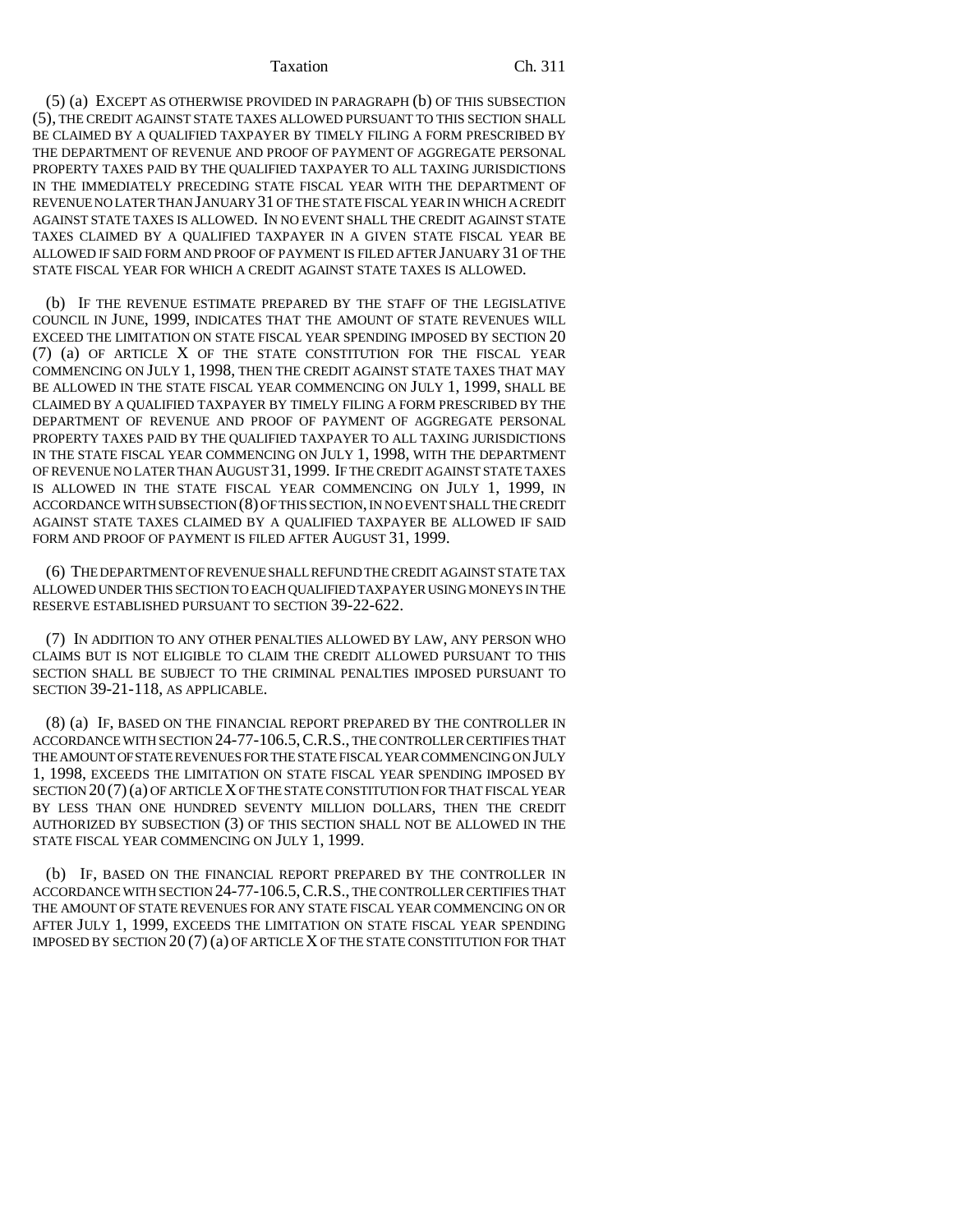#### Ch. 311 Taxation

FISCAL YEAR BY LESS THAN ONE HUNDRED SEVENTY MILLION DOLLARS, AS ADJUSTED PURSUANT TO PARAGRAPH (c) OF THIS SUBSECTION (8), THEN THE CREDIT AUTHORIZED BY SUBSECTION (3) OF THIS SECTION SHALL NOT BE ALLOWED IN THE IMMEDIATELY FOLLOWING STATE FISCAL YEAR.

(c) (I) NO LATER THAN OCTOBER 1 OF ANY GIVEN CALENDAR YEAR COMMENCING ON OR AFTER JANUARY 1, 2000, THE EXECUTIVE DIRECTOR OF THE DEPARTMENT OF REVENUE SHALL ANNUALLY ADJUST THE DOLLAR AMOUNT SPECIFIED IN PARAGRAPH (b) OF THIS SUBSECTION (8) TO REFLECT THE RATE OF GROWTH OF COLORADO PERSONAL INCOME FOR THE CALENDAR YEAR IMMEDIATELY PRECEDING THE CALENDAR YEAR IN WHICH SUCH ADJUSTMENT IS MADE. FOR PURPOSES OF THIS SUBPARAGRAPH (I),"THE RATE OF GROWTH OF COLORADO PERSONAL INCOME" MEANS THE PERCENTAGE CHANGE BETWEEN THE MOST RECENT PUBLISHED ANNUAL ESTIMATE OF TOTAL PERSONAL INCOME FOR COLORADO, AS DEFINED AND OFFICIALLY REPORTED BY THE BUREAU OF ECONOMIC ANALYSIS IN THE UNITED STATES DEPARTMENT OF COMMERCE FOR THE CALENDAR YEAR IMMEDIATELY PRECEDING THE CALENDAR YEAR IN WHICH THE ADJUSTMENT IS MADE AND THE MOST RECENT PUBLISHED ANNUAL ESTIMATE OF TOTAL PERSONAL INCOME FOR COLORADO, AS DEFINED AND OFFICIALLY REPORTED BY THE BUREAU OF ECONOMIC ANALYSIS IN THE UNITED STATES DEPARTMENT OF COMMERCE FOR THE CALENDAR YEAR PRIOR TO THE CALENDAR YEAR IMMEDIATELY PRECEDING THE CALENDAR YEAR IN WHICH THE ADJUSTMENT IS MADE.

(II) UPON CALCULATING THE ADJUSTMENT OF SAID DOLLAR AMOUNT IN ACCORDANCE WITH SUBPARAGRAPH (I) OF THIS PARAGRAPH (c), THE EXECUTIVE DIRECTOR SHALL NOTIFY IN WRITING THE EXECUTIVE COMMITTEE OF THE LEGISLATIVE COUNCIL CREATED PURSUANT TO SECTION 2-3-301 (1), C.R.S., OF THE ADJUSTED DOLLAR AMOUNT AND THE BASIS FOR THE ADJUSTMENT. SUCH WRITTEN NOTIFICATION SHALL BE GIVEN WITHIN FIVE WORKING DAYS AFTER SUCH CALCULATION IS COMPLETED, BUT SUCH WRITTEN NOTIFICATION SHALL BE GIVEN NO LATER THAN OCTOBER 1 OF THE CALENDAR YEAR.

(III) IT IS THE FUNCTION OF THE EXECUTIVE COMMITTEE TO REVIEW AND APPROVE OR DISAPPROVE SUCH ADJUSTMENT OF SAID DOLLAR AMOUNT WITHIN TWENTY DAYS AFTER RECEIPT OF SUCH WRITTEN NOTIFICATION FROM THE EXECUTIVE DIRECTOR. ANY ADJUSTMENT THAT IS NOT APPROVED OR DISAPPROVED BY THE EXECUTIVE COMMITTEE WITHIN SAID TWENTY DAYS SHALL BE AUTOMATICALLY APPROVED; EXCEPT THAT, IF WITHIN SAID TWENTY DAYS THE EXECUTIVE COMMITTEE SCHEDULES A HEARING ON SUCH ADJUSTMENT, SUCH AUTOMATIC APPROVAL SHALL NOT OCCUR UNLESS THE EXECUTIVE COMMITTEE DOES NOT APPROVE OR DISAPPROVE SUCH ADJUSTMENT AFTER THE CONCLUSION OF SUCH HEARING. ANY HEARING CONDUCTED BY THE EXECUTIVE COMMITTEE PURSUANT TO THIS SUBPARAGRAPH (III) SHALL BE CONCLUDED NO LATER THAN TWENTY-FIVE DAYS AFTER RECEIPT OF SUCH WRITTEN NOTIFICATION FROM THE EXECUTIVE DIRECTOR.

(IV) (A) IF THE EXECUTIVE COMMITTEE DISAPPROVES ANY ADJUSTMENT OF SAID DOLLAR AMOUNT CALCULATED BY THE EXECUTIVE DIRECTOR PURSUANT TO THIS PARAGRAPH (c), THE EXECUTIVE COMMITTEE SHALL SPECIFY SUCH ADJUSTED DOLLAR AMOUNT TO BE UTILIZED BY THE EXECUTIVE DIRECTOR. ANY ADJUSTED DOLLAR AMOUNT SPECIFIED BY THE EXECUTIVE COMMITTEE PURSUANT TO THIS SUB-SUBPARAGRAPH (A) SHALL BE CALCULATED IN ACCORDANCE WITH THE PROVISIONS OF THIS PARAGRAPH (c).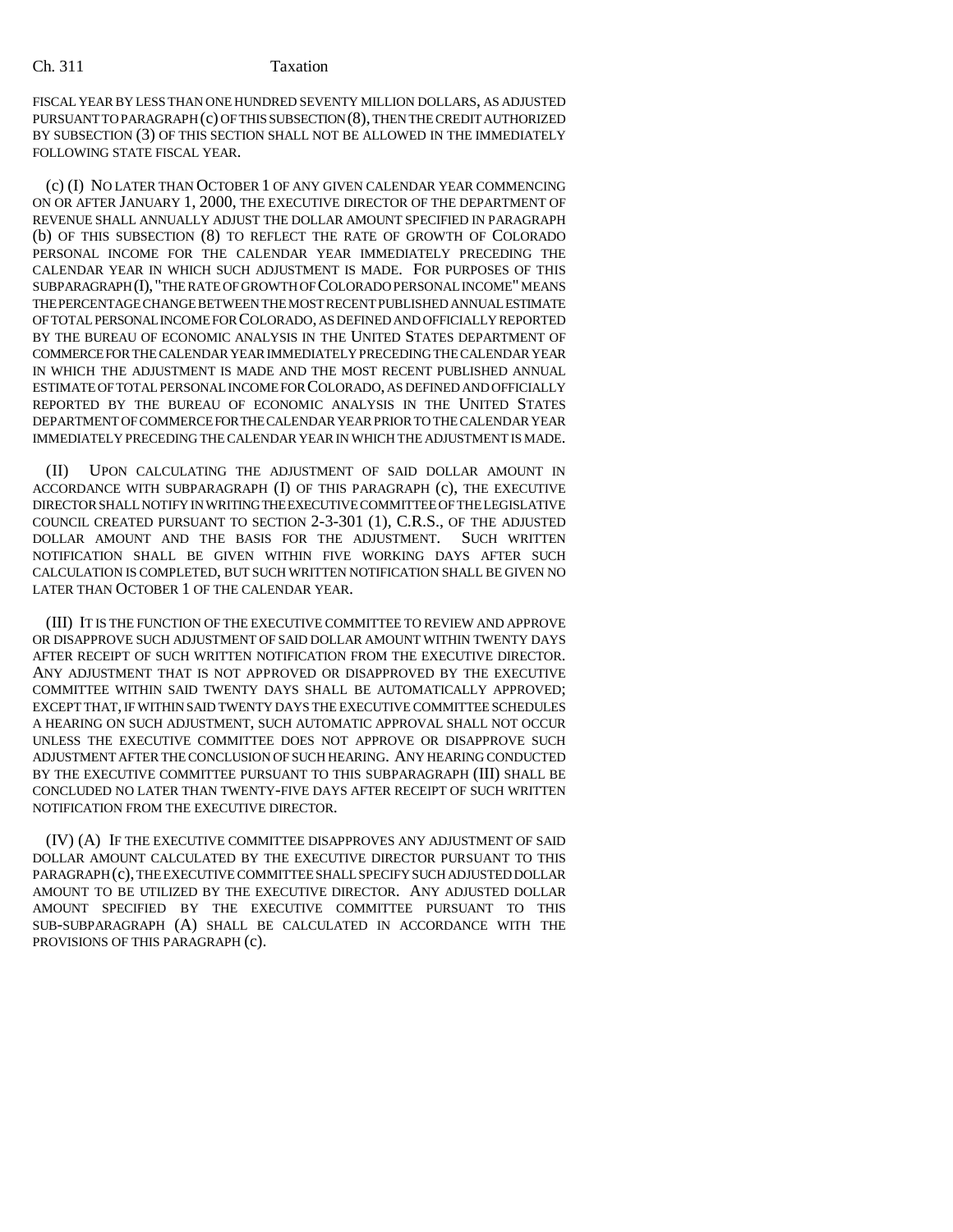#### Taxation Ch. 311

(B) FOR THE PURPOSE OF DETERMINING WHETHER THE CREDIT AUTHORIZED BY SUBSECTION (3) OF THIS SECTION IS TO BE ALLOWED IN ANY GIVEN STATE FISCAL YEAR, THE EXECUTIVE DIRECTOR SHALL NOT UTILIZE ANY ADJUSTED DOLLAR AMOUNT THAT HAS NOT BEEN APPROVED PURSUANT TO SUBPARAGRAPH (III) OF THIS PARAGRAPH (c) OR OTHERWISE SPECIFIED PURSUANT TO SUB-SUBPARAGRAPH (A) OF THIS SUBPARAGRAPH (IV).

(V) IF ONE OR MORE BALLOT QUESTIONS ARE SUBMITTED TO THE VOTERS AT A STATEWIDE ELECTION TO BE HELD IN NOVEMBER OF ANY CALENDAR YEAR COMMENCING ON OR AFTER JANUARY 1, 1999, THAT SEEK AUTHORIZATION FOR THE STATE TO RETAIN AND SPEND ALL OR ANY PORTION OF THE AMOUNT OF EXCESS REVENUES FOR THE STATE FISCAL YEAR ENDING DURING SAID CALENDAR YEAR, THE EXECUTIVE DIRECTOR SHALL NOT DETERMINE WHETHER THE CREDIT AUTHORIZED BY SUBSECTION (3) OF THIS SECTION SHALL BE ALLOWED AND SHALL NOT PROMULGATE RULES CONTAINING SAID CREDIT UNTIL THE IMPACT OF THE RESULTS OF SAID ELECTION ON THE AMOUNT OF THE EXCESS STATE REVENUES TO BE REFUNDED IS ASCERTAINED.

(9) THE EXECUTIVE DIRECTOR OF THE DEPARTMENT OF REVENUE IN ACCORDANCE WITH ARTICLE 4 OF TITLE 24, C.R.S., MAY PROMULGATE RULES NECESSARY TO IMPLEMENT THIS SECTION.

**SECTION 2.** 24-77-106.5, Colorado Revised Statutes, is amended to read:

**24-77-106.5. Annual financial report - certification of state excess revenues.** (1) (a) For each fiscal year, the controller shall prepare a financial report for the state for purposes of ascertaining compliance with the provisions of this article. Any financial report prepared pursuant to this section shall include, but shall not be limited to, state fiscal year spending, reserves, revenues, and debt. Such financial report shall be audited by the state auditor.

(b) BASED UPON THE FINANCIAL REPORT PREPARED IN ACCORDANCE WITH PARAGRAPH (a) OF THIS SUBSECTION (1) FOR ANY GIVEN FISCAL YEAR, THE CONTROLLER SHALL CERTIFY TO THE GOVERNOR, THE GENERAL ASSEMBLY, AND THE EXECUTIVE DIRECTOR OF THE DEPARTMENT OF REVENUE NO LATER THAN SEPTEMBER 1 FOLLOWING THE END OF A FISCAL YEAR THE AMOUNT OF STATE REVENUES IN EXCESS OF THE LIMITATION ON STATE FISCAL YEAR SPENDING IMPOSED BY SECTION 20 (7)(a) OF ARTICLE X OF THE STATE CONSTITUTION, IF ANY, FOR SUCH FISCAL YEAR.

(2) ANY FINANCIAL REPORT PREPARED AND CERTIFICATION OF STATE EXCESS REVENUES MADE PURSUANT TO SUBSECTION (1) OF THIS SECTION SHALL BE AUDITED BY THE STATE AUDITOR. NO LATER THAN SEPTEMBER 15 FOLLOWING THE CERTIFICATION MADE BY THE STATE CONTROLLER FOR ANY GIVEN FISCAL YEAR, THE STATE AUDITOR SHALL REPORT AND TRANSMIT TO THE GOVERNOR, THE GENERAL ASSEMBLY, AND THE EXECUTIVE DIRECTOR OF THE DEPARTMENT OF REVENUE THE RESULTS OF ANY AUDIT CONDUCTED IN ACCORDANCE WITH THIS SUBSECTION (2).

 $(2)$  (3) Notwithstanding any generally accepted accounting principles to the contrary, financial reports prepared pursuant to subsection (1) of this section shall not include any unrealized gains or losses on investments held by the state.

**SECTION 3.** Article 77 of title 24, Colorado Revised Statutes, is amended BY